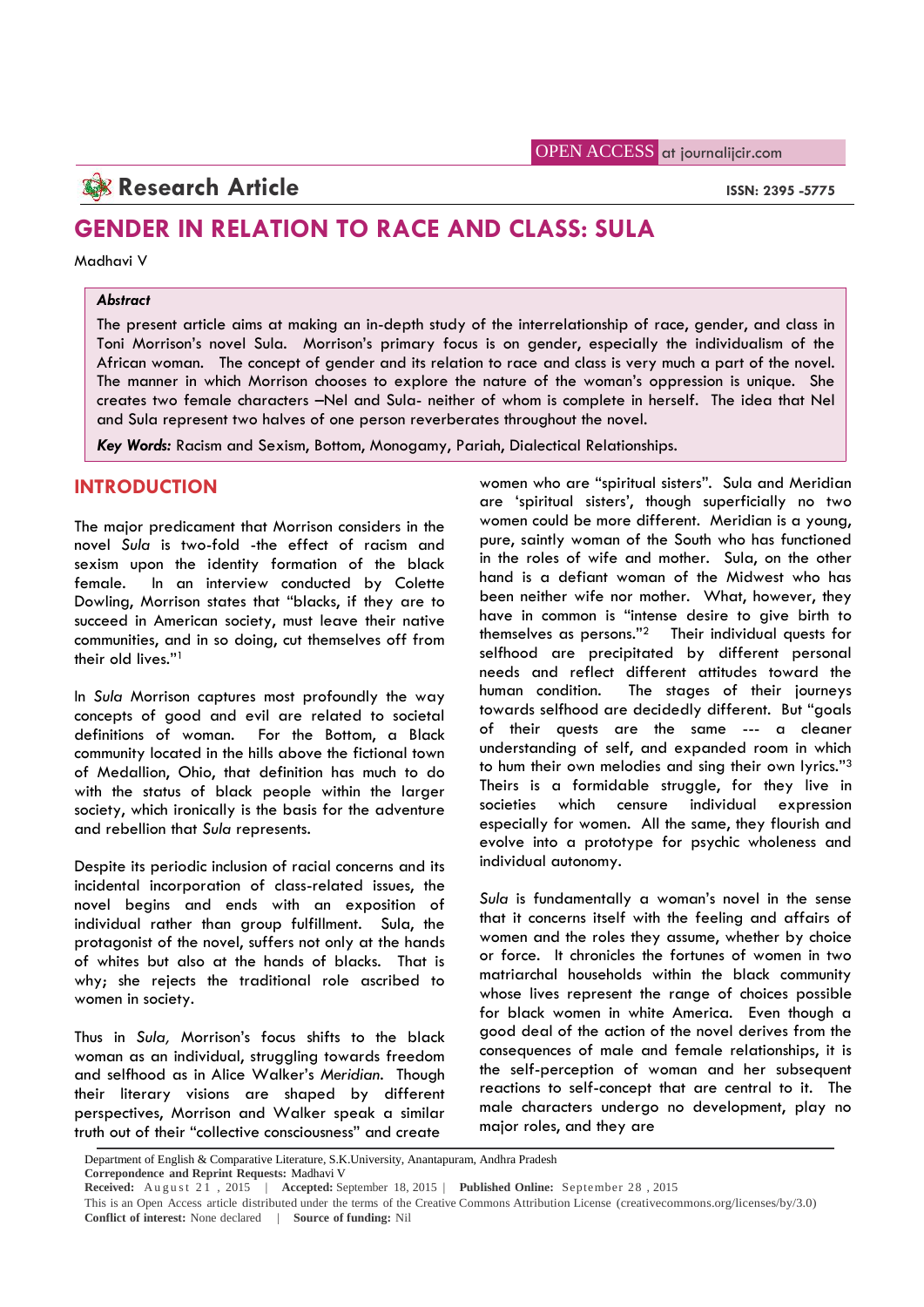important only because of the reactions they might prompt or provoke from the females. For the most part of the men are "superficial, immature, untrustworthy, and anonymous, as is suggested by their names-Juse(Judas), Green(naïve), Boy- Boy(infantile), Chicken Little(fearful and diminutive), the Deweys(anonymous)."<sup>4</sup> The negative aspects of their names are most visible when juxtaposed with the empowering names of the women. The men's behaviour, including Ajax's, is less than heroic. Each man leaves a community of abandonded women. This abandonment becomes the impetus for Eva, the paradigmatic woman who rebounds through assertiveness and self-reliance after she and her children are deserted by her husband.

The oppression of African women in the United States, especially in the first quarter of the twentieth century, is documented throughout the novel. The manner in which Morrison chooses to explore the nature of the woman's oppression is unique. She creates two female characters-Nel and Sula-neither of whom is complete in herself. The idea that Nel and Sula returns to Bottom, Nel thinks that her friend's return is like 'getting an eye back' and that talking to Sula has always been 'a conversation with herself.' Significant too is the authorial comment: "their friendship was so close; they themselves had difficulty distinguishing one's thoughts from others."<sup>5</sup>

Nel and Sula, then, are separate facets or faces of one being. Morrison suggests that to attain an ideal and holistic personality, "the part embodied in Sula has to be wedded to the safe, conventional part represented by Nel."<sup>6</sup>

For Nel and Sula the problem of one's loss of identity is a direct result of the Bottom's limiting definition of women as subservient, self-sacrificing being. Nel assumes the traditional role the community prescribes, and retains her social identity, through her personal identity is non-existent. Sula, by contrast, is a freespirited woman whose determination to define herself places her at odds with the culturally rich black community. Hers is the psychological dilemma out of touch with the historic Black past. In their quests for wholeness both women find their world rife with contradictions and tensions. As M.L. Montgomery observes, Nel and Sula "experience a profound sense of alienation in a patriarchal world which evolves no terms for their existence."<sup>7</sup>

Morrison's most articulate statement regarding the degradation of female comes in a passage that appears after the first meeting of Nel and Sula: because each had discovered years before they were neither white nor male, and that all freedom and triumph was forbidden to them, they had set about creating something else to be. (52)

Within this statement are found both the dilemma of the novel and its solution. African women are oppressed and, to escape their oppression, they must become self-propagators. Accordingly, Sula rejects the traditional role ascribed to women. However, since her oppression as a woman is the result of an oppressive economic system, not men, Sula finds it impossible to escape all the traditionalisms associated with women.

As a contemporary novel about female friendship, *Sula* "offers a view of female psychological development that defies traditional male-centered interpretations of female development and calls out for an expansion of the women-centred paradigm."<sup>8</sup> It is a deep study of friendship between the two black girls-Nel and Sula-growing into womanhood that serves as the periscope through which the tremendous contradictions of life are viewed. Their broken lives speak of the depth of their agony which is the result of the loss of identity at the cultural, gender, and racial planes: "their broken friendship is a measure of their broken lives, lives that are cramped from the very start. As counterpoints, all the other women in *Sula* must either fit themselves into the place life has set for them or defy it with tragic circumstances proportionate to their degree of non accommodation."<sup>9</sup> Nel and Sula, seek solace in each other's company because they share the common bond of being young, black and female in a world that is commonly geared to meet the designs of mature, white males. From drastically different social backgrounds, Nel and Sula are bound by factors much stronger than those which might tend to separate them.

Sula develops her intense friendship with Nel at the age of twelve. Each girl receives from the other security, love and identity blatantly denied to them in their homes. Barbara Smith writes that the friendship between Nel and Sula is an example of "the necessary bonding that has always taken place between Black Women for the barest survival. Together the two girls can find the courage to create themselves."<sup>10</sup>

Together Sula and Nel enter puberty, together they discover boys and together they become aware of their own sexuality.

The intense friendship between Nel and Sula invariably reminds us of a similar kinship between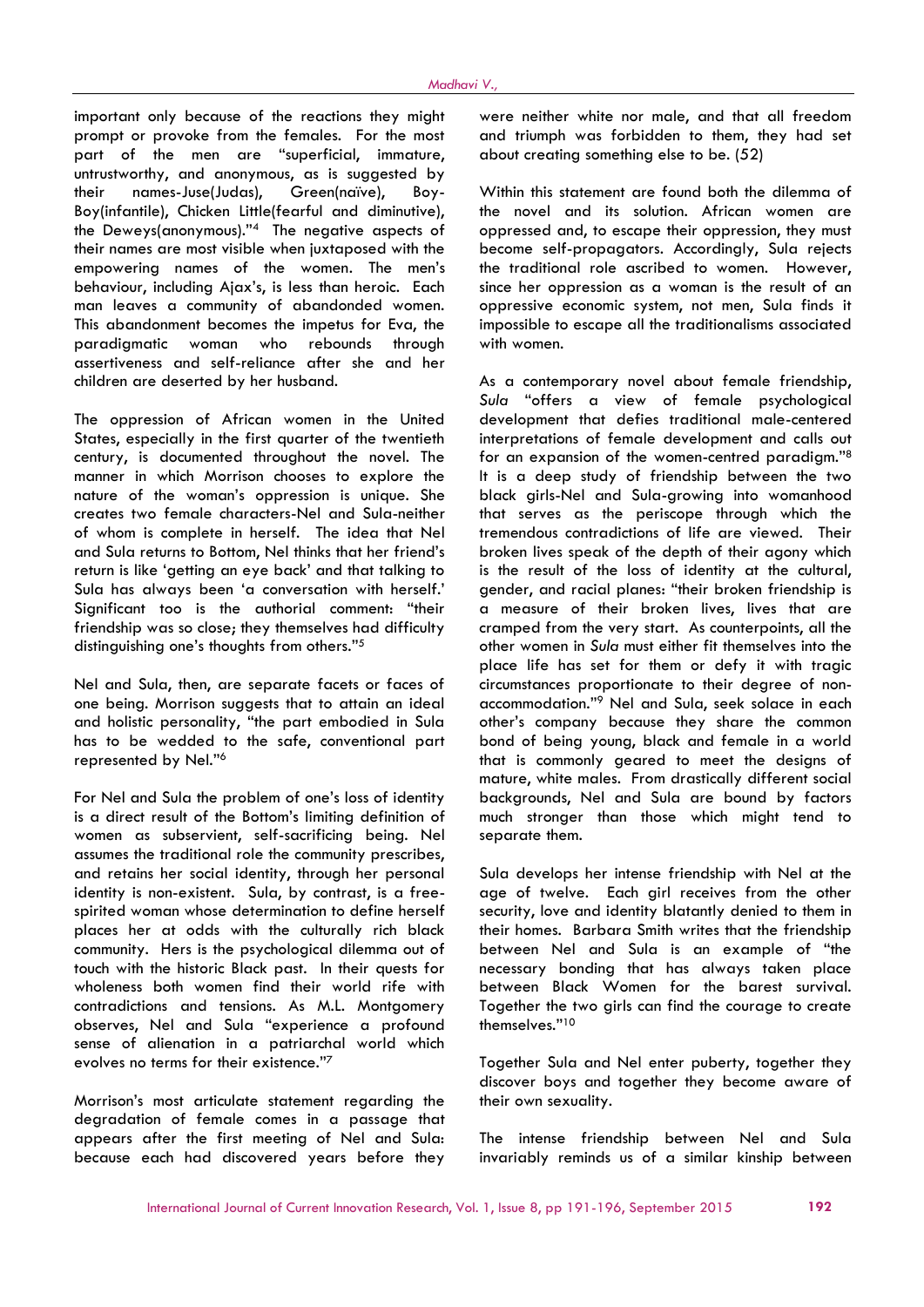Rosalind and Celia in Shakespeare's *As You Like It.* Though Rosalind and Celia are cousins, they are more like bosom friends so closely attached to each other. The attachment between them is driven home to us when the banishment of Rosalind as a traitor by Frederick provokes Celia to protest against it saying: If she be a traitor, why, so am I; We still have slept together, Rose at an instant, learn'd, play'd, eat together; And wheresoever's we went, like Juno's swans, Still we want coupled and inseparable. (I, iii, 68-72) Naturally, Nel recognizes Sula as her alter ego.

Nel and Sula represent the two sides of the coin that stands for the total human personality. Both of them are Morrison's favourite characters since they are symbolic of the good and the evil persistently present in the society. Morrison says: "yet Sula and Nel are very much alike. They compliment each other. They support each other. I suppose the two of them together could have made a wonderful single human being. They are like a Janus' head."<sup>11</sup>

The height of intimacy and friendship between Sula and Nel makes explicit what can be called their interesting life-long bond:

Their friendship was as intense a it was sudden. They found relief in each other's personality. Although both were unshaped, formless things, Nel seemed stronger and more consistent than Sula, who could hardly be counted on to sustain any emotion for more than three minutes. (53)

Although Nel and Sula share these strong bonds, they are different from each other in several respects. Sula is emotional and adventurous and Nel is cautious and consistent. Whereas Nel becomes a slave to sexism and racism, Sula becomes a liberated woman. The standard of womanhood that Nel represents is not the pure image of the ideal southern lady, but one based on the status of working-class black men in the society. This role is seen by Nel's community as good, while Sula is seen as evil. For, Sula not only refuses the role, but steps outside the caste of woman, beyond any class definition within that caste, when she insists on making herself. She is interested neither in being beautiful nor becoming a mother. She keeps herself outside the sex, race, and class definitions of the society. Her becoming a pariah in her own community has much to do with her resistance to any clearly recognizable definition of a woman that the Bottom can tolerate.

with each other. Nel's tense mother, Helene, barricades herself against racial humiliation. She rubs away all Nel's spontaneity negating her quest for identity. Conversely, Sula's mother, who is class conscious and precise about her manners, manipulates and turns her into an obedient daughter. Sula and Nel are, thus, isolated from their own mothers.

The relationship of Nel and Sula with men seems no stronger than their relationships with their families. Nel marries Jude out of sheer pity for his plight, but when loses her husband to Sula's careless seduction, she knows that she will have no other men. As a grand daughter of a woman abandoned by her husband and a daughter of a woman exploited by men, Sula contemptuously uses black men and white men until she is deserted by the man she loves. Nel and Sula live in a world in which women must survive without men.

Nel and Sula also radically differ from each other in their attitudes to society. Whereas Nel listlessly observes the conventions of the society, Sula flouts them. She breaks all the rules that reflect the community's traditional values and becomes a pariah living outside the laws and mores of the community. She remains a social outsider as she defies the role she is supposed to play in society. Freeing herself from the narrow confines of traditional woman, she rebels against the set norms for woman's behaviour in She defies the traditional gender system that restricts female autonomy. What is more, by appropriating male prerogatives, she, in effect, abandons her sex and becomes a monstrous perversion of the passive nature that has been socially constructed for women. She summarily rejects the advice of settling down and having babies saying:

I don't want to make somebody else. I want to make myself. (92)

This rebellious spirit of Sula alienates her from her only friend, Nel. When the final, terrible test of Nel's friendship with Sula comes, she turns her back on love and affirmation and finds refuge, in that hardness and in isolation. Nel enjoys domestic bliss with Jude until Sula returns to destroy it. When Sula learns the pleasures of companionship, Ajax deserts her. Thus "both women are alone at the end,-Nel in life and Sula in death-contemplating the futility of their search for wholeness in monogamy and domesticity."<sup>12</sup>

Sula is an acutely sensitive, enigmatic, and defiant woman whose nonconformity is a "living criticism … of

Not only Nel and Sula but also their families contrast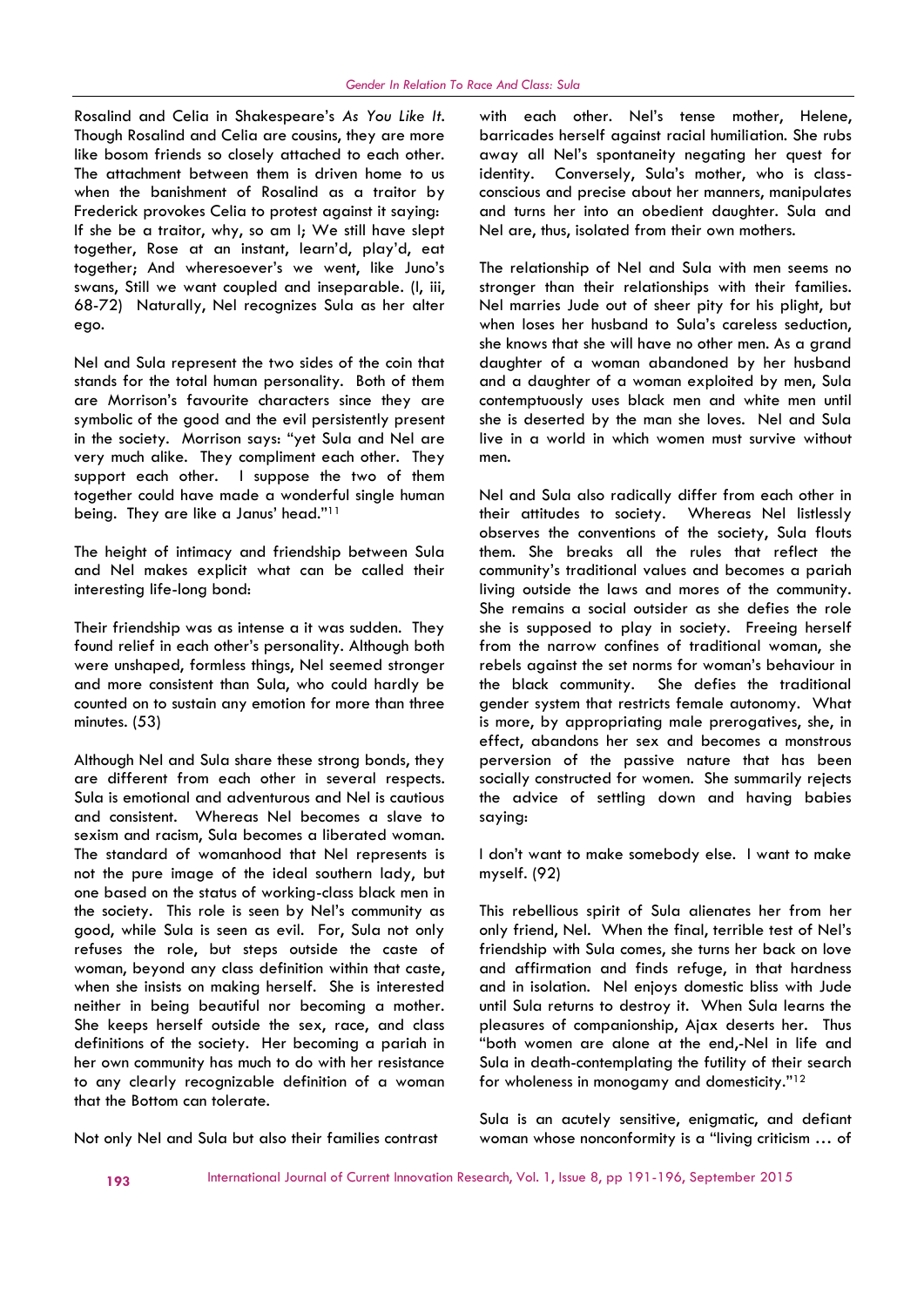the dreadful lives of resignation other women live."13 As a young girl she so startles the community with her extreme emotional impulses that her growth into a 'strange, strong and independent woman' is all but predictable. She rejects 'behavioral standards of all kinds' and attempts to 'rely solely on herself.' It is to herself, and only to herself that Sula wishes to be good. She is firmly of the view that

Being good to somebody is just like being mean to somebody. Risky. You don't get nothing for it. (35)

Thus, unlike Pecola, Sula lives out her own fantasies, creates her own realities, and sets her own personal objectives. In short, she is motivated by a firm sense of "Me-ness"

Sula openly challenges the limitations imposed on her individuality and, much to the consteruation of the community, vengefully disregards time-honoured conventions and traditions. She categorically rejects the standards 'others' use to measure her life. The profoundity of Sula's defiance is a reflection of the sharp contrast between who she is and what the Bottom decrees for its women. Thus, Sula is a pariah whose values are often the polar opposites of those adopted by her provincial society. "She becomes a pariah precisely because she rejects those values that aim at uniformity and stifle the self."<sup>14</sup> "Her willingness to reject them 'makes her evil' to those in the community who never express their own 'freedom of the will.' Sula is 'evil' because she, unlike Nel does not live 'totally by the law' nor surrender 'completely to it without questioning anything sometimes' and is 'perfectly willing to think the unthinkable.'"<sup>15</sup>

Sula's rebelliousness manifests itself in several ways. Unlike other Medallion women, she refuses to marry, settle down, and raise a family. She feels no obligation to please any one. As she confesses to Nel:

"I got my mind. And what goes on in it. Her determination to achieve self-fulfilment allows her 'to live in the world'" (43), but not be caught up in the spiderweb-like life of the Bottom where she would be called upon to confirm,

"to dangle in dry places suspended by (her) own spittle more terrified of the free fall than the snake's breath below"(103-104)

Though Morrison succeeds brilliantly in her treatment of Sula's rebelliousness, she is less convincing in her depiction of the impact that racism and sexism together have on Sula's defiance. She writes of

Sula's discovery that being neither white nor male means denial of 'freedom and triumph'. But, a careful reading of the novel reveals that Morrison's emphasis is on sexual restrictions. It is sexism that counts most in Morrison's portrait of Sula.

To illustrate the point, when Sula speaks despairingly of black women's self-denial, she means their willing submission to black men. When she chafes at the notion of 'full surrender', she means sexual surrender. When she demonstrates the 'self' she has created, she does so in a black environment in relationship with black men and black women. And when she reneges on her promise to create 'something else to be', she does so in surrender to a black man. This surrender is the most conclusive argument against Barbara Smith's thesis of latent lesbianism. The sexist approach to women confers upon men the obligation to protect women because they are frail or to pamper them because they are like children in their inability to plan their own lives. In an interview Morrison explains that, "the very thing that would attract a man to a woman in the first place might be the one thing she would give over once she falls in love."<sup>16</sup>

In Sula's case, she gives up her independence, her toughness, and her wholeness to become Ajax's woman. Not realizing the dialectical relationships between the collective and individual interests, Sula ultimately betrays and alienates family, friends, and neighbours, thereby causing her own death.

Sula, thus represents unrestricted and multiple perspectives in the novel. Morrison endows her with a birthmark, startlingly appearing on the eyelid, that calls attention to Sula's original powers of perception. Sula, indeed, rejects traditional ordering principles as they relate to self and society. She rejects traditional sexual mores as well, ignoring the 'ownership' principle of marriage and operating on the principle that sex is non-competitive and non-threatening. Thus, her entire life represents a rejection of traditional notions of feminine 'responsibility'. Sula refuses to see women as only wives and mothers.

Morrison ultimately offers few answers to her carefully posed conflict between the new and old represented by Sula and Nel respectively. Here the figure of the circle, a frequently used image in the novel, becomes suggestive. Sula swings Chicken Little in circles before letting him fly to make circular ripples in the river. Hannah similarly makes elated circles in her cooking water before going to her death, and in the final line of the novel, Morrison leaves us with the ambivalence of circles: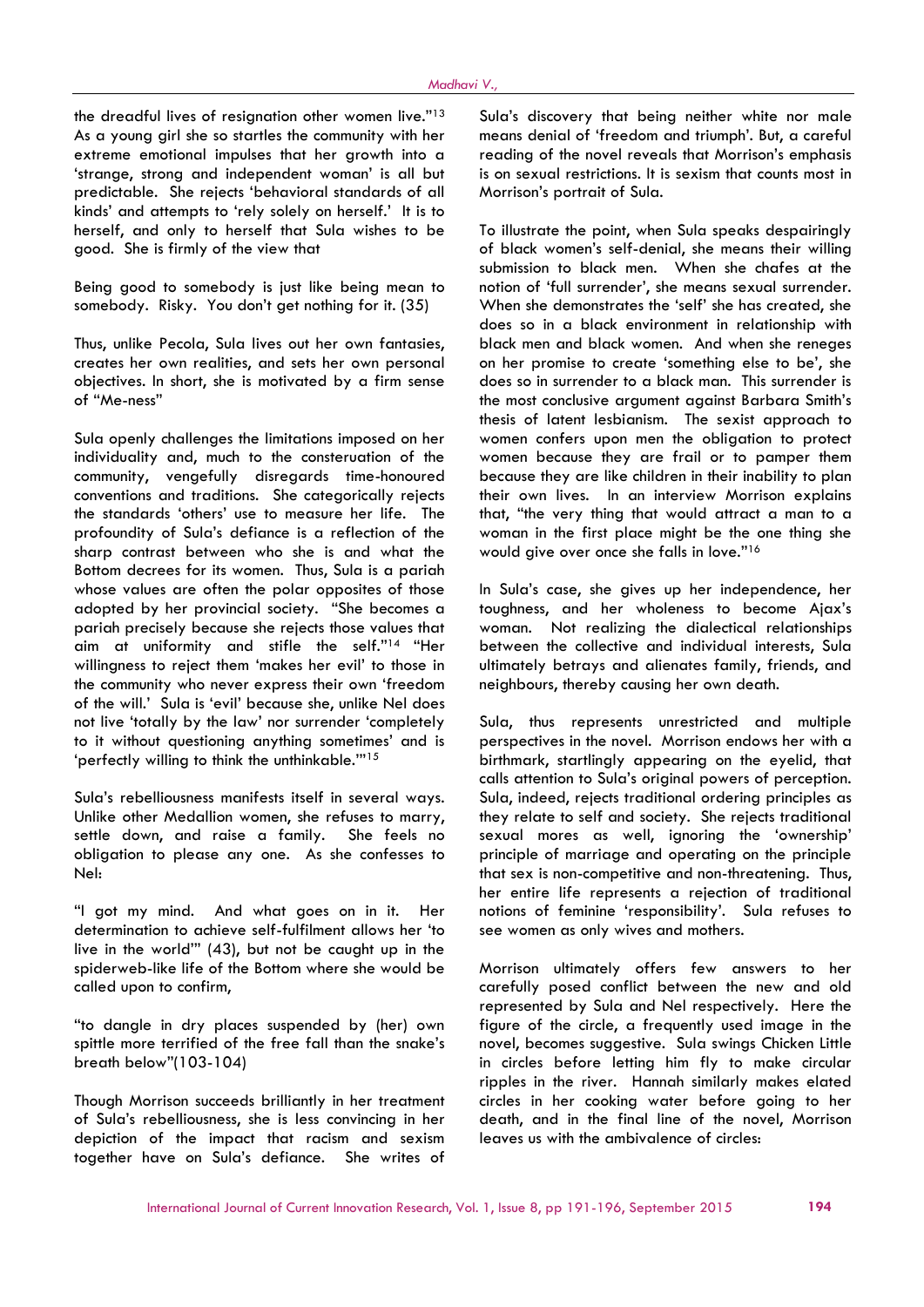"Nel's was a fine cry-loud and long-but it had no bottom and it had no top, just circles and circles of sorrow."(174)

Morrison, in *Sula*, thus "carefully refrains from offering a synthesis of her dialectic between the new and the old. She settles instead for a clear presentation of the limitations of both the traditional and the 'new' perpetual modes."<sup>17</sup> As we circle around the dialectical poles presented in *Sula,* Morrison suggests that the final synthesis is yet to be made.

It is, however, to be noted that if the African people's struggle for individual freedom is the primary focus of *Sula,* their racial struggle for national freedom is a secondary focus. Morrison is concerned with issues of national importance that effect blacks as Americans, and with those of local importance that pertain to them as blacks. The culture in which the black man lives is American, but his status as a black prevents his full participation in white American culture. Racial issues are interwoven into the fabric of the novel throughout.

The Bottom, situated high upon the hills, is ironically designated. Metaphysically, the Bottom is black America, whose ironic genesis is revealing of white society's failed promises. The naming of the Bottom denotes White man's lack of sympathy and concern for the survival of blacks. The white farmer's promise of a piece of land to the black man on the top of the hills for executing a difficult task becomes a 'nigger joke' as

"the nigger got the hilly land, where planting was back-breaking, where the soil slid down and washed away the seeds and where the wind lingered all through the winter."(5)

With its curious origin as a "nigger joke", The Bottom presents a version of reality that closely resembles a cyclic repetition of the historical injustices perpetrated upon blacks. The Bottom bears witness to the sociological, psychological and economic plight of the blacks in Medallion. It strikes a parallel to "the lower depths described by Maxim Gorky when discussing the poor and oppressed classes in the nineteenth century Russian society."<sup>18</sup>

Morrison proposes, however, that it is the pressures and false values forced upon blacks by white society that hamper the stability of the black family in general and woman in particular. She depicts in the novel the manner in which marriage, for instance, is

regarded by male and female alike under the influence of white culture. Regardless of social or economic standing, all the residents of the Bottom share the common belief that a woman alone is an incomplete being and that the she can find respectability and fulfilment only in the role of some man's mate. Tragically, the same women, who are the victims of this system help to perpetuate the system. For example, marriage for Nel constitutes embracing the very same repressive values that have left her bereft of imagination and a distinct sense of self. Because of her upbringing, Nel does not and cannot see anything singular about herself. She recognizes her individuality only when it is mirriored through someone other than herself. By marrying Jude, she dissolves the bond of interdependence she shares with Sula, only to substitute her husband in the place of her friend.

Morrison's characters discover that they escape the black community's socio-economic disorder only to face, later, the all-encompassing psychological chaos characteristic of life in a society polarized along racial lines. Constant racism forms continuity in the cycle of frustration from which the townfolk cannot easily escape. The hostile environment that surrounds the blacks makes them 'helpless scapegoats of subservient acceptance of everything white'. *Sula,* thus, signifies the horrid inevitability of black culture facing cruel distortion against the backdrop of white man's oppression.

#### **References**

- 1. Colette Dowling, "The Song of Toni Morrison", New York Times Magazine (20 May, 1979):58.
- *2.* Arunima Ray, "The Quest for "Home" and "Wholeness" in *Sula* and *Meridian* Afro- American identity in Toni Morrison and Alice Walker". Indian Journal of American Studies, 23, 2 (summer, 1993):61.
- *3.* Ibid. 64.
- 4. Wilfred D.Samuels and Clenora Hudson- Weems, Toni Morrison (Boston: Twayne Publishers, 1990),46.
- 5. Toni Morrison, *Sula* (London:Pan Books Ltd., Cavaye Place,1973),83.
- 6. Naana Banyiwa-Horne, "The Scary Face of the Self: An Analysis of the Character of Sula in Toni Morrison's Sula, "SAGE2, 1 (Spring, 1985):28.
- 7. Maxine Lavon Montgomery, "A Pilgrimage to the Origins: The Apocalypse as Structure and Theme in Toni Morrison's *Sula*", *Black American Literature Forum*, 23, 1, (Spring, 1989):132.